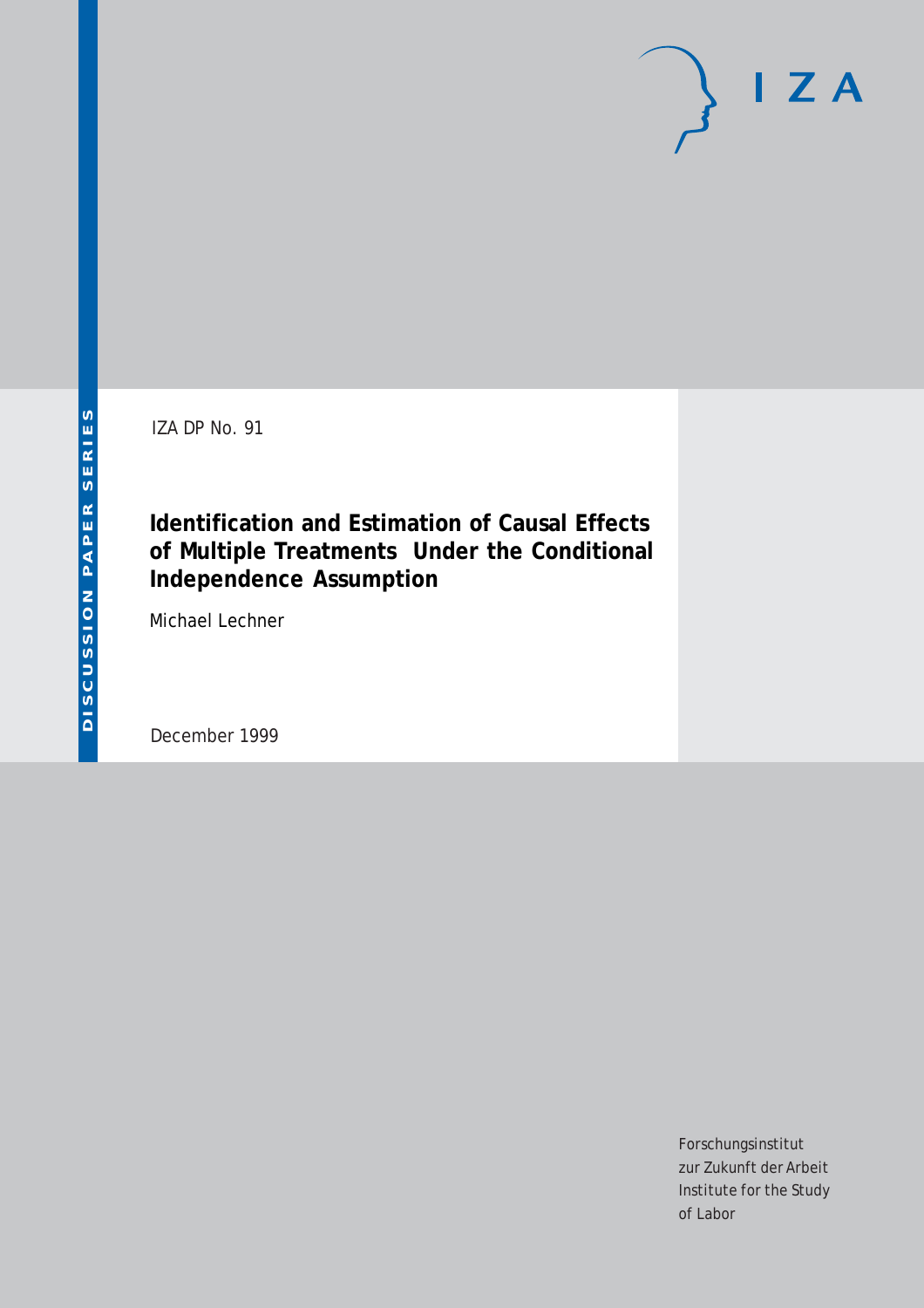# **Identification and Estimation of Causal Effects of Multiple Treatments Under the Conditional Independence Assumption**

**Michael Lechner** 

University of St. Gallen

Discussion Paper No. 91 December 1999

IZA

P.O. Box 7240 D-53072 Bonn Germany

Tel.: +49-228-3894-0 Fax: +49-228-3894-210 Email: iza@iza.org

This Discussion Paper is issued within the framework of IZA's research area Project Evaluation. Any opinions expressed here are those of the author(s) and not those of the institute. Research disseminated by IZA may include views on policy, but the institute itself takes no institutional policy positions.

The Institute for the Study of Labor (IZA) in Bonn is a local and virtual international research center and a place of communication between science, politics and business. IZA is an independent, nonprofit limited liability company (Gesellschaft mit beschränkter Haftung) supported by the Deutsche Post AG. The center is associated with the University of Bonn and offers a stimulating research environment through its research networks, research support, and visitors and doctoral programs. IZA engages in (i) original and internationally competitive research in all fields of labor economics, (ii) development of policy concepts, and (iii) dissemination of research results and concepts to the interested public. The current research program deals with (1) mobility and flexibility of labor markets, (2) internationalization of labor markets and European integration, (3) the welfare state and labor markets, (4) labor markets in transition, (5) the future of work, (6) project evaluation and (7) general labor economics.

IZA Discussion Papers often represent preliminary work and are circulated to encourage discussion. Citation of such a paper should account for its provisional character.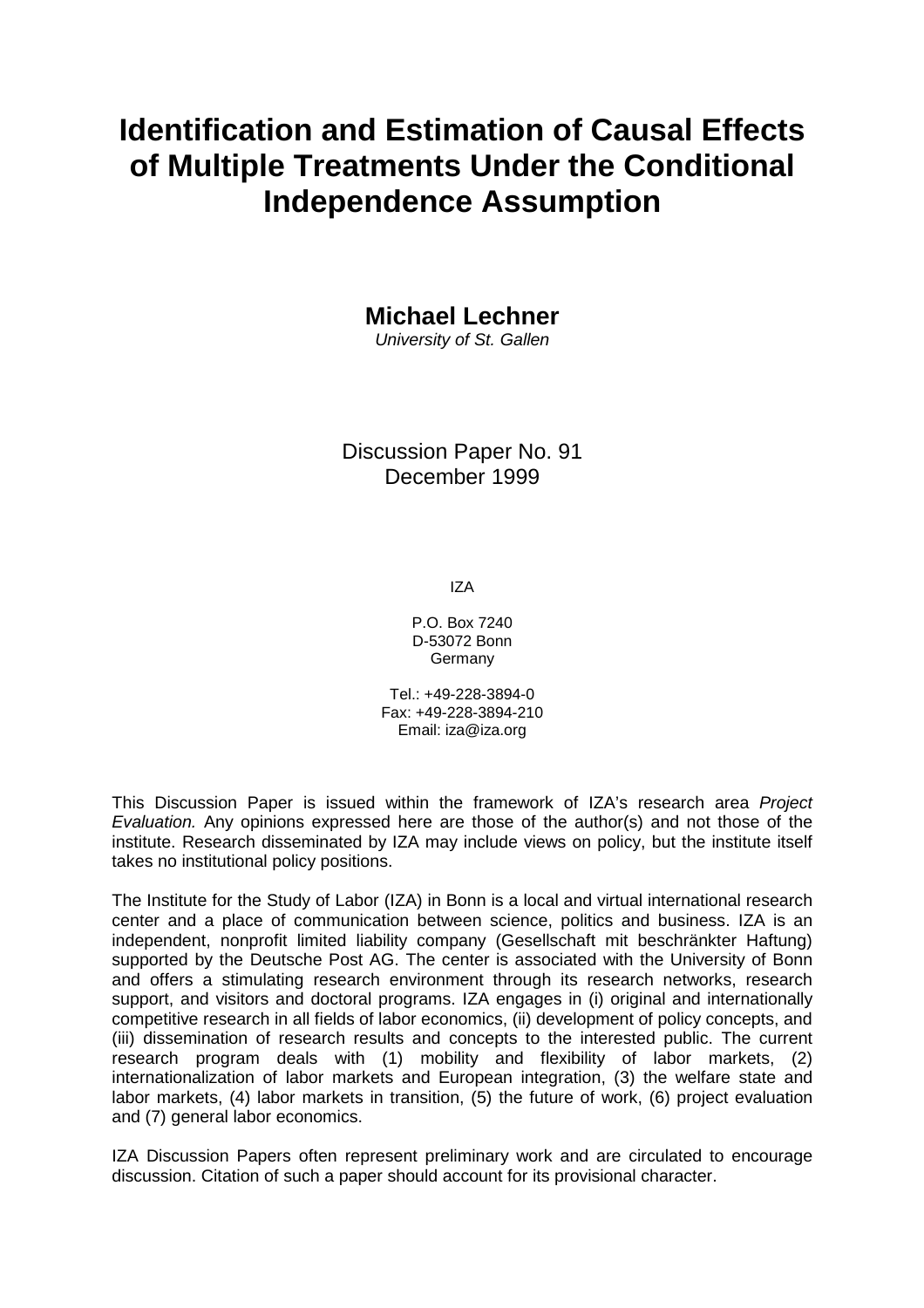IZA Discussion Paper No. 91 December 1999

## **ABSTRACT**

## **Identification and Estimation of Causal Effects of Multiple Treatments Under the Conditional Independence Assumption**

The assumption that the assignment to treatments is ignorable conditional on attributes plays an important role in the applied statistic and econometric evaluation literature. Another term for it is conditional independence assumption. This paper discusses identification when there are more than two types of mutually exclusive treatments. It turns out that low dimensional balancing scores, similar to the ones valid in the case of only two treatments, exist and be used for identification of various causal effects. Therefore, a comparable reduction of the dimension of the estimation problem is achieved and the approach retains its basic simplicity. The paper also outlines a matching estimator potentially suitable in that framework.

JEL Classification: C30, C40

 $\overline{a}$ 

Keywords: Treatment effects, balancing score, propensity score, causal model, program evaluation, matching

Michael Lechner Swiss Institute for International Economics and Applied Economic Research (SIAW) Universität St.Gallen Dufourstr. 48 CH-9000 St. Gallen **Switzerland** Email: Michael.Lechner@unisg.ch

<sup>\*</sup> Financial support from the Deutsche Forschungsgemeinschaft (DFG, project 228/2-2) and the Swiss National Science Foundation (NFP 12-53735.18) is gratefully acknowledged. The paper has been presented at ESEM 1999 in Santiago de Compostela and in seminars at SOFI, Stockholm University, and IFAU, Uppsala. I thank participants for helpful discussions. Furthermore, I thank Martin Eichler, Markus Frölich, Ruth Miquel, and two anonymous referees for helpful comments and suggestions on a previous version of the paper. I am particularly grateful to Bruno Crepon for insisting that a result obtained in a previous version of the paper could be sharpened considerably. All remaining errors and omissions are my own.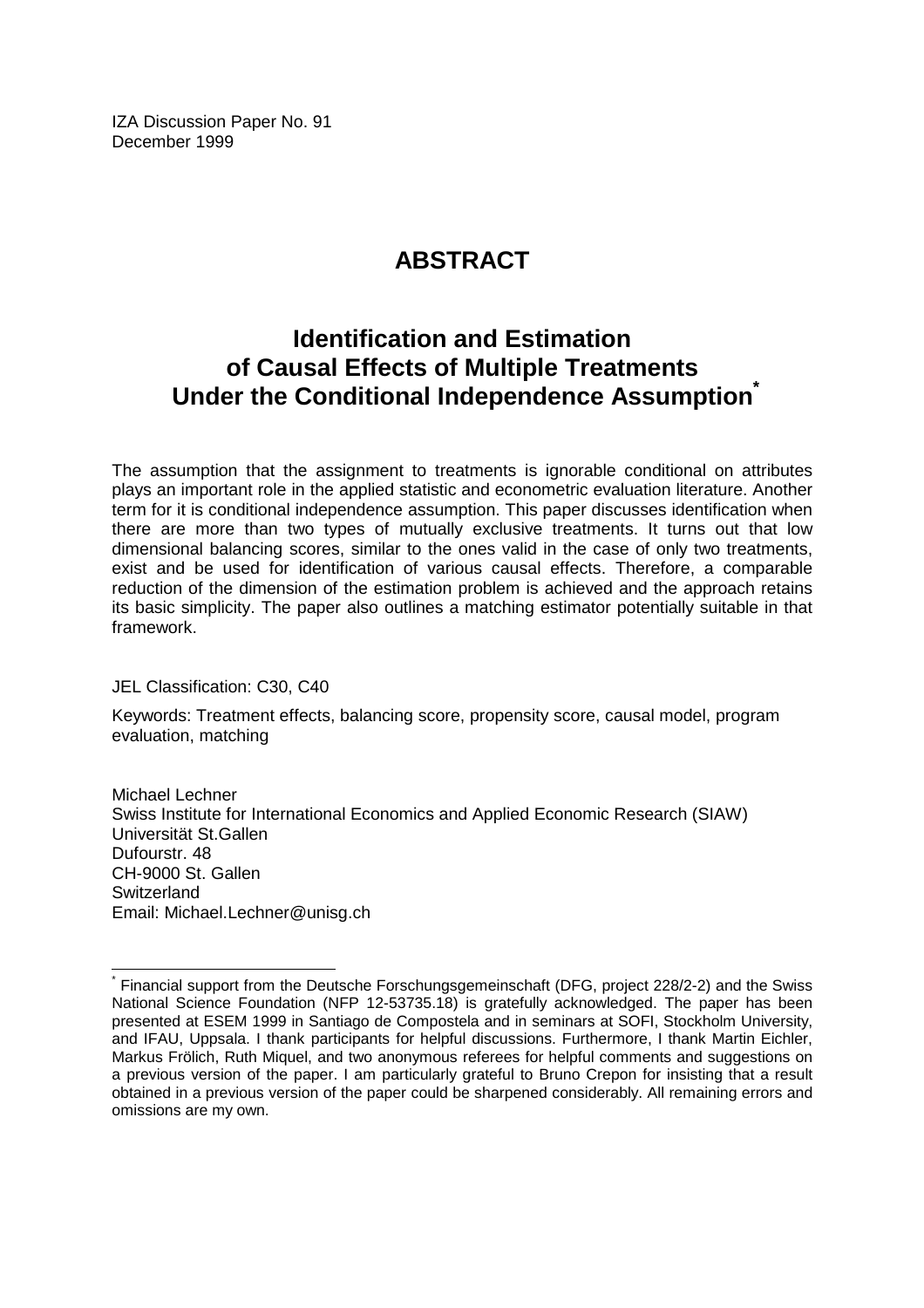### **1 Introduction**

The prototypical model of the econometric evaluation literature is the following: An individual can choose between two states, like participation in a training program or non-participation in such a program. The potential participant in such a program will get an hypothetical outcome in both states. This model is also termed the Roy (1951)-Rubin (1974) model of potential outcomes and causal effects.<sup>1</sup> Since its statistical content is most clearly spelled out in Rubin (1974), this model is called the Rubin-model in the following. It clarifies that the individual causal treatment effect - defined as the difference of the two potential outcomes, for example - is never identified. Therefore, the lack of identification has to be overcome by plausible, generally untestable assumptions that usually depend heavily on the problem analyzed and the data available. One such assumption is that treatment participation and treatment outcome is independent conditional on a set of (observable) attributes. Subsequent papers by Rubin (1977) and Rosenbaum and Rubin (1983) show how this assumption could effectively be used for treatment evaluation. In many cases this identifying assumption is exploited via a matching estimator, for recent examples Angrist (1998), Dahejia and Wahba (1998, 1999), Heckman, Ichimura, and Todd (1997, 1998), Lechner (1999a) and the very comprehensive survey by Heckman, LaLonde, and Smith (1999).

This literature focuses on models with only two potential states, treatment and non-treatment. However, when evaluating European labour market programs for example a more complex framework appears to be necessary, since the actual choice set of individuals contains more than just two options. Potential participants may or may not participate in one of perhaps several different training programs or an employment program, or something else. This paper extends the conventional two state framework to allow for multiple mutually exclusive treatments. It shows that all major properties shown by Rubin (1977) and Rosenbaum and Rubin (1983) also hold in that framework, if suitably refined.<sup>2</sup> The paper also sketches a matching estimator that takes account of this multiple treatment structure.

-

<sup>1</sup> See for example Holland (1986) and Sobel (1994) for an extensive discussion of concepts of causality in statistics, econometrics, and other fields. <sup>2</sup>

Parallel to this work similar ideas appeared in Imbens (1999).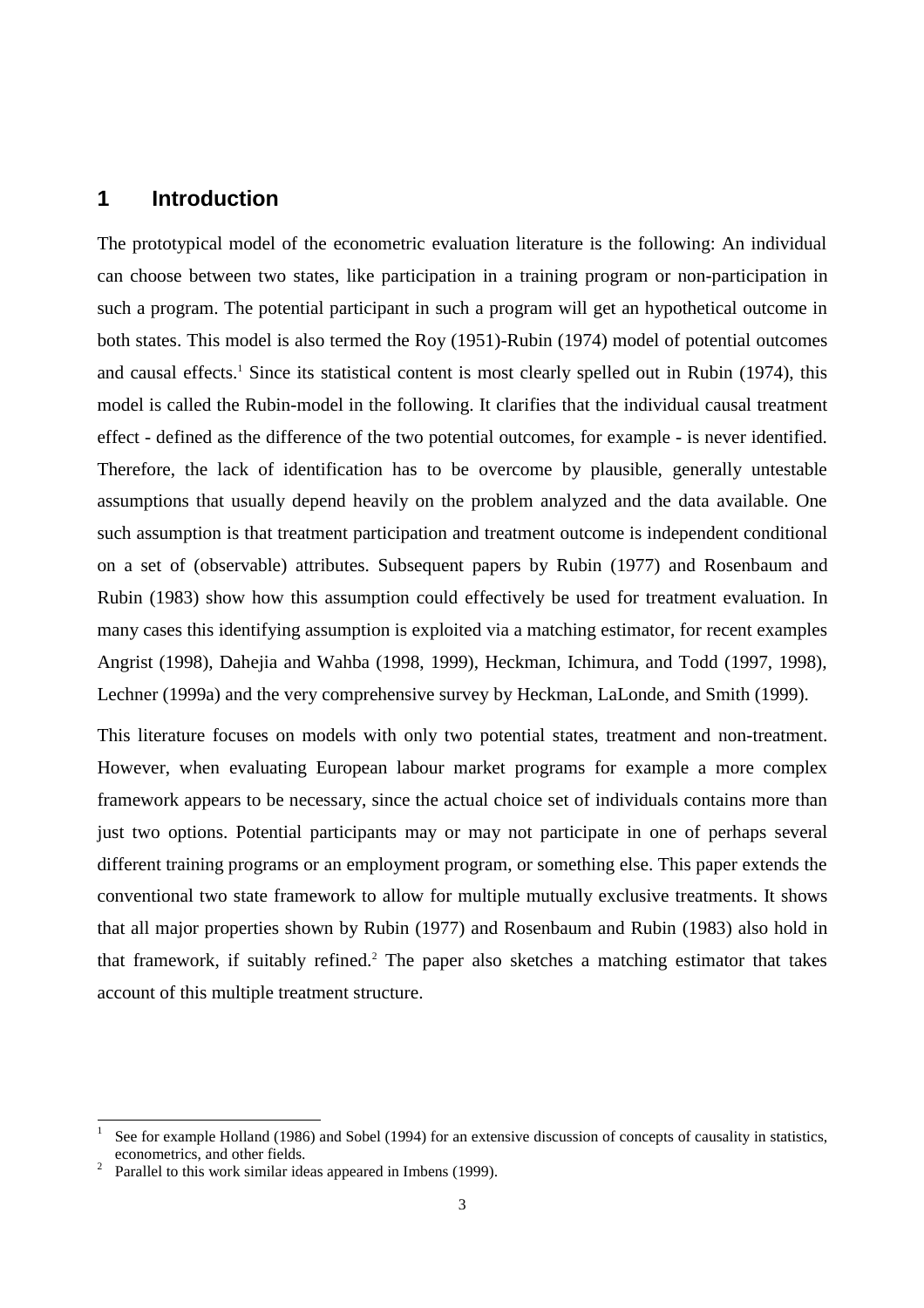#### **2 Notation and definition of the causal effects**

#### **2.1 Two treatments**

Let  $Y^1$  and  $Y^0$  denote the outcomes (*1* denotes treatment, *0* non-treatment). As a notational convention, capital letters indicate quantities of the population or of members of the population, whereas small letters represent their respective quantities in the sample of size  $N(i=1,...,N)$ . The units of the sample are supposed to stem from *N* independent draws in this population. Additionally, denote variables that are unaffected by treatments - called *attributes* by Holland (1986) by *X*. Define a binary *assignment* indicator *S*, that determines whether the unit receive the treatment  $(S = I)$  or not  $(S = 0)$ . For participants in the treatment the actual (observable) outcome is  $Y^1$ , and  $Y^0$  for non-participants. The causal effect, for example defined as the difference of the two potential outcomes, can never be estimated, because the respective *counterfactual* ( $Y^1$  or  $Y^0$ ) to the observable outcome (*Y* ) is never observed. However, under certain assumptions the average causal effect, denoted by  $\theta_0$  and defined in equation (1), is identified. For simplicity, within this section we concentrate entirely on the average treatment effect on the treated:

$$
\theta_0 := E(Y^1 - Y^0 \mid S = 1) = E(Y^1 \mid S = 1) - E(Y^0 \mid S = 1).
$$
\n(1)

The short hand notation  $E(\sqrt{S} = I)$  denotes the mean in the population of all units who participate in training (*S=1*). Finally, to make the model's representation of outcomes adequate for causal analysis, the *stable-unit-treatment-value assumption* (SUTVA) has to be satisfied for all members of the population (e.g. Rubin, 1991). Among other things, SUTVA excludes cross-effects, or general equilibrium effects, among potential treatment participants that could occur because of their actual participation decision.

The difficulty with the identification of  $\theta_0$  from a large random sample is the term  $E(Y^0 | S = 1)$ , because the pair  $(y_i^0, s_i = 1)$  is not observable. Much of the literature on causal models in statistics and selectivity models in econometrics is devoted to finding identifying assumptions to estimate  $E(Y^0 | S = 1)$  by somehow using the observable pairs  $(y_i^0, s_i = 0)$ . One such condition states that the assignment is random conditional on a set of covariates (Rubin, 1977). Hence, the assignment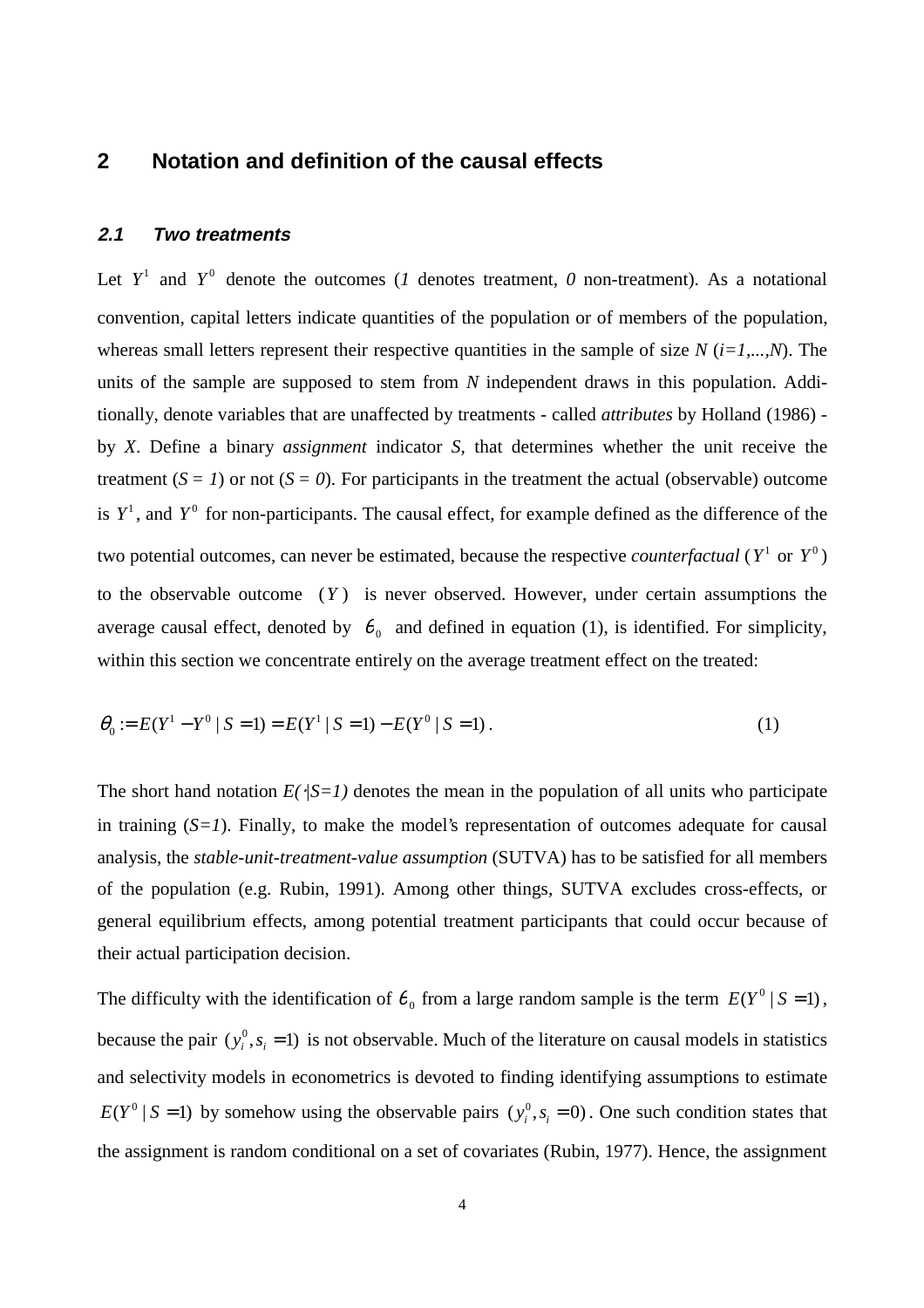is independent (denoted by  $\coprod$  ) of the potential non-treatment outcome conditional on the value of a covariate set or attribute set (conditional independence assumption, CIA):<sup>3</sup>

$$
Y^0 \coprod S \mid X = x, \ \forall x \in \chi. \tag{2}
$$

 $\chi$  denotes all of the attribute space for which the treatment effect is defined. If CIA holds, then  $E(Y^0 | S = 1, X = x) = E(Y^0 | S = 0, X = x)$ .  $P^1(x)$  denotes the propensity score that is defined as the participation probability conditional on *x*  $[P(S=1|X=x)]$ . If  $0 < P^1(x) < 1$  holds in  $\chi$ , then  $E(Y^0 | S = 1) = E[E(Y^0 | S = 0, X = x) | S = 1]$  can be estimated in large samples using respective sample analogues.

Rosenbaum and Rubin (1983, RR) showed that if CIA is valid, then the estimation problem simplifies. In the case of two treatments, RR found that if the two treatments are independent of the assignment conditional on *X*, then they are also independent conditional on specific functions of *X*, denoted as balancing score  $(b(X))$ , that fulfil the so-called balancing score property:

$$
Y^0 \coprod S \mid X = x, \forall x \in \chi \qquad \Rightarrow \qquad Y^0 \coprod S \mid b(X) = b(x), \forall x \in \chi,
$$

 $\overline{a}$ 

if 
$$
E[P(S=1 | X = x) | b(X) = b(x)] = P[S=1 | X = x] = P^1(x), \quad 0 < P^1(x) < 1, \forall x \in \chi
$$
. (RR)

Note that the random variable *S* can only be zero or one. In the set-up of RR one particularly important balancing score is the propensity score, because it reduces the dimension of the conditioning set to one. If the potential non-treatment outcome is independent of the assignment mechanism conditional on  $X = x$ , then it is also independent of the assignment mechanism conditional on  $P^1(X) = P^1(x)$ , thus:

$$
E[Y^{0} | S = 1, P^{1}(X) = P^{1}(x)] = E[Y^{0} | S = 0, P^{1}(X) = P^{1}(x)].
$$
\n(3)

Hence,  $E(Y^0 | S = 1) = E\{E[Y^0 | S = 0, P^1(X) = P^1(x)] | S = 1\}$  can be used for estimation. When the propensity score is known or can be  $\sqrt{N}$  -consistently estimated with a parametric model,

<sup>3</sup> See Dawid (1979) for notations, definitions, and implications related to the concept of conditional independence.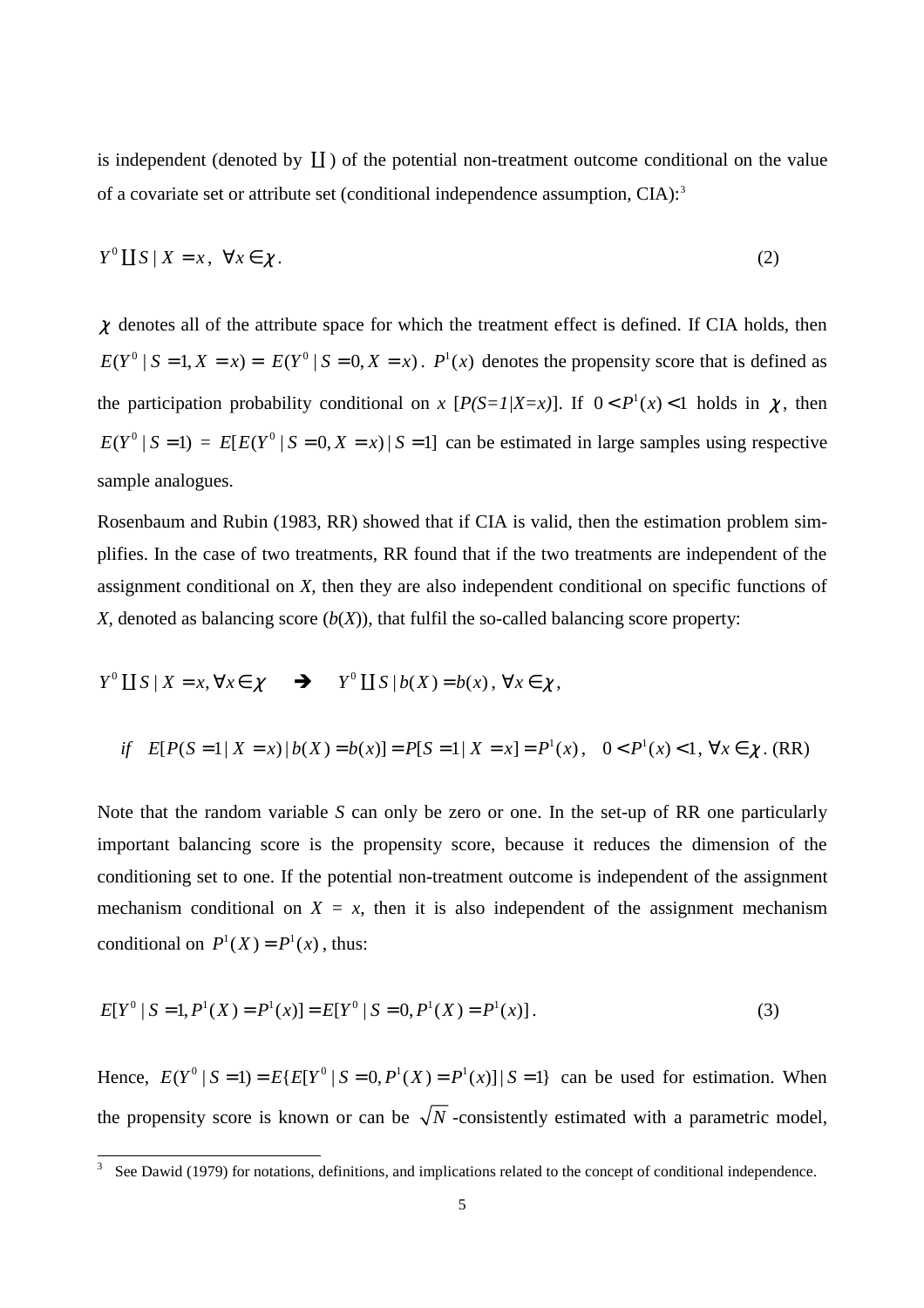then the major advantage of this property is the reduction of the dimension of the estimation problem, especially important for nonparametric estimation techniques.<sup>4</sup>

#### **2.2 Many treatments**

-

Consider the outcomes of  $(M+1)$  different mutually exclusive treatments, denoted by  ${Y^0, Y^1, ..., Y^M}$ . It is assumed that each participant receives exactly one of the treatments (typically the '0' category denotes the case of the treatment type *no treatment*). Therefore, for any participant, only one component of  $\{Y^0, Y^1, ..., Y^M\}$  can be observed in the data. The remaining M outcomes are counterfactuals in the language of the Rubin model. Participation in a particular treatment *m* is indicated by the variable  $S \in \{0, 1, \dots M\}$ . The number of participants observed in a random sample to participate in treatment *m* is denoted by  $N^m$  ( $N = \sum N^m$ *M* =  $\sum_{m=0}$ ).

The definitions of average treatment effects used for the case of just two treatments need to be extended.<sup>5</sup> In the following equations, the focus is on a pair-wise comparison of the effects of the treatments *m* and *l*:

*m*

$$
\gamma_0^{m,l} = E(Y^m - Y^l) = EY^m - EY^l; \tag{4}
$$

$$
\alpha_0^{m,l} = E(Y^m - Y^l | S = m, l) = E(Y^m | S = m, l) - E(Y^l | S = m, l); \tag{5}
$$

$$
\theta_0^{m,l} = E(Y^m - Y^l | S = m) = E(Y^m | S = m) - E(Y^l | S = m).
$$
\n(6)

 $\gamma_0^{m,l}$  denotes the expected (average) effect of treatment *m* relative to treatment *l* for a participant drawn randomly from the population  $(N)$ .<sup>6</sup> Similarly,  $\alpha_0^{m,l}$  denotes the same effect for a participant randomly selected from the group of participants participating in either *m* or *l*. Note that both average treatment effects are symmetric in the sense that  $\gamma_0^{m,l} = -\gamma_0^{l,m}$  and  $\alpha_0^{m,l} = -\alpha_0^{l,m}$ .<sup>7</sup>  $\theta_0^{m,l}$  is the same expected effect for an individual randomly drawn from the population of

<sup>4</sup> The trade-offs involved by conditioning on  $P^1(X)$  instead of *X* are discussed in detail by Hahn (1998).

<sup>5</sup> Assume for the rest of the paper that the typical assumptions of the Rubin model are fulfilled (see Holland, 1986, or Rubin, 1974, for example).

If a variable *Z* cannot be changed by the effect of the treatment (like time constant personal characteristics of participants), then all what follows is also valid in strata of the data defined by different values of *Z*.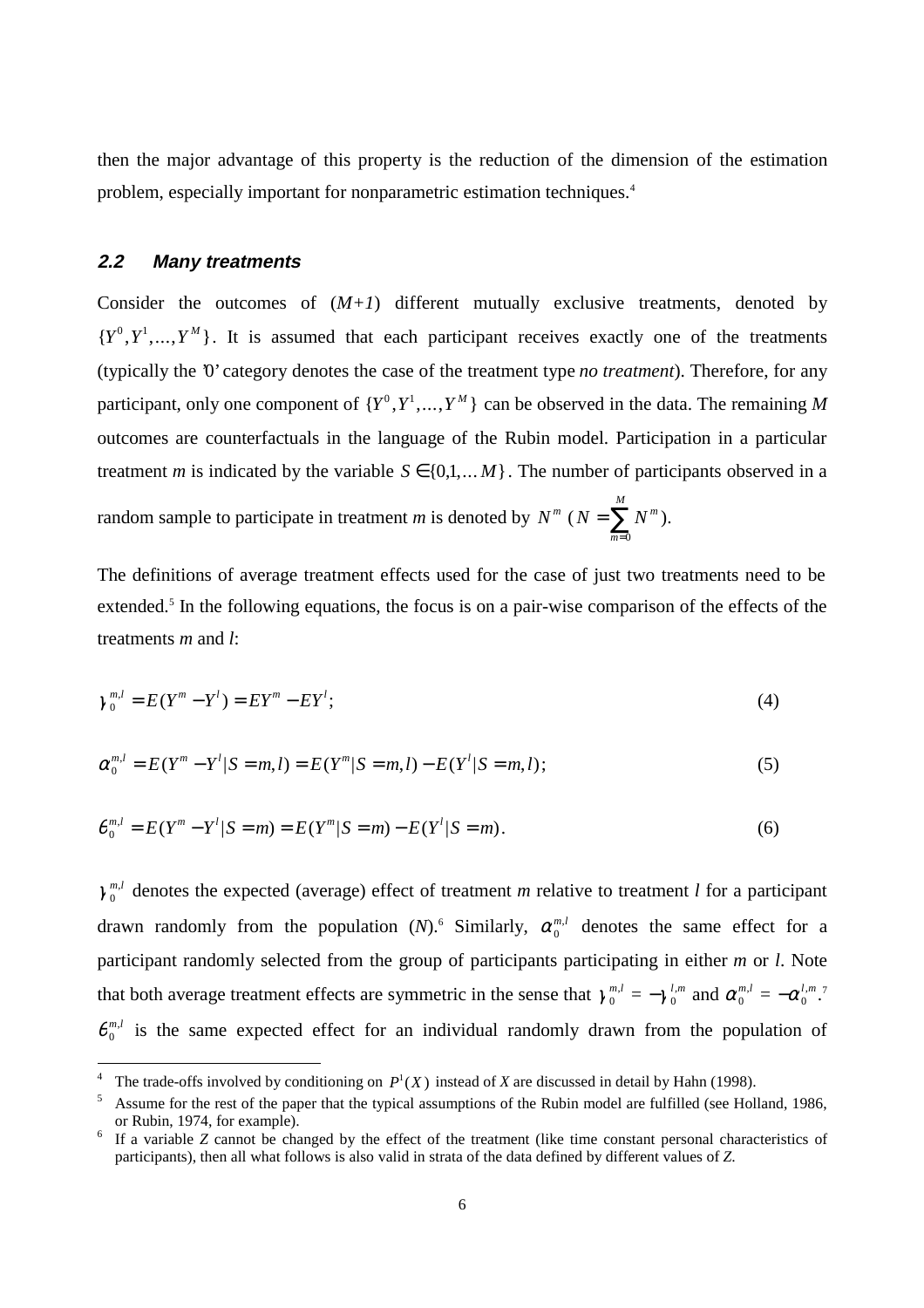participants in treatment *m* only. Note that if the participants in treatments *m* and *l* differ in a nonrandom fashion, then  $\theta_0^{m,l} \neq -\theta_0^{l,m}$ , i.e. these treatment effects on the treated are not symmetric.<sup>8</sup> It is worth noting that  $\alpha_0^{m,l} = E(Y^m - Y^l | S = m, l)$  is a weighted combination of  $\theta_0^{m,l}$  and  $\theta_0^{l,m}$ . The

weights are given by the participation probabilities in the respective states *m* and *l*:

$$
\alpha_0^{m,l} = E(Y^m - Y^l | S = m, l)
$$
  
=  $E(Y^m - Y^l | S = m)P(S = m | S = m, l) + E(Y^m - Y^l | S = l)[1 - P(S = m | S = m, l)]$ 

$$
= \theta_0^{m,l} P(S = m|S = m, l) - \theta_0^{l,m} [1 - P(S = m | S = m, l)];
$$

$$
P(S = m | S = m, l) = \frac{P(S = m)}{P(S = l) + P(S = m)}.
$$

### **3 Identification and the balancing score**

#### **3.1 Conditional independence assumption**

In this paper identification is considered for a particular assumption that plays a prominent role in evaluation studies, namely the conditional independence assumption (Rubin, 1977). The conditional independence assumption (CIA) states that the potential treatment outcomes are independent of the assignment mechanism for any given value of a vector of attributes (*X*) in a particular attribute space  $\chi$ .<sup>9</sup> This assumption is formalized in expression (7):

$$
Y^0, Y^1, \dots, Y^M \coprod S | X = x, \forall x \in \chi. \tag{7}
$$

 $\frac{1}{7}$ For  $m = l$ , all effects are of course zero.

Note that this list of treatment effects is by no means exhaustive, neither with respect to comparisons of types of treatments, nor with respect to populations under consideration. These issues will be further explored in future work.

Note that CIA can be seen as overly restrictive, since all what is needed to identify mean effects is conditional mean independence. However, the former has the virtue of making the latter valid for all transformations of the outcome variables. Furthermore, in an application it is usually difficult to argue why conditional mean independence should hold and CIA might nevertheless be violated.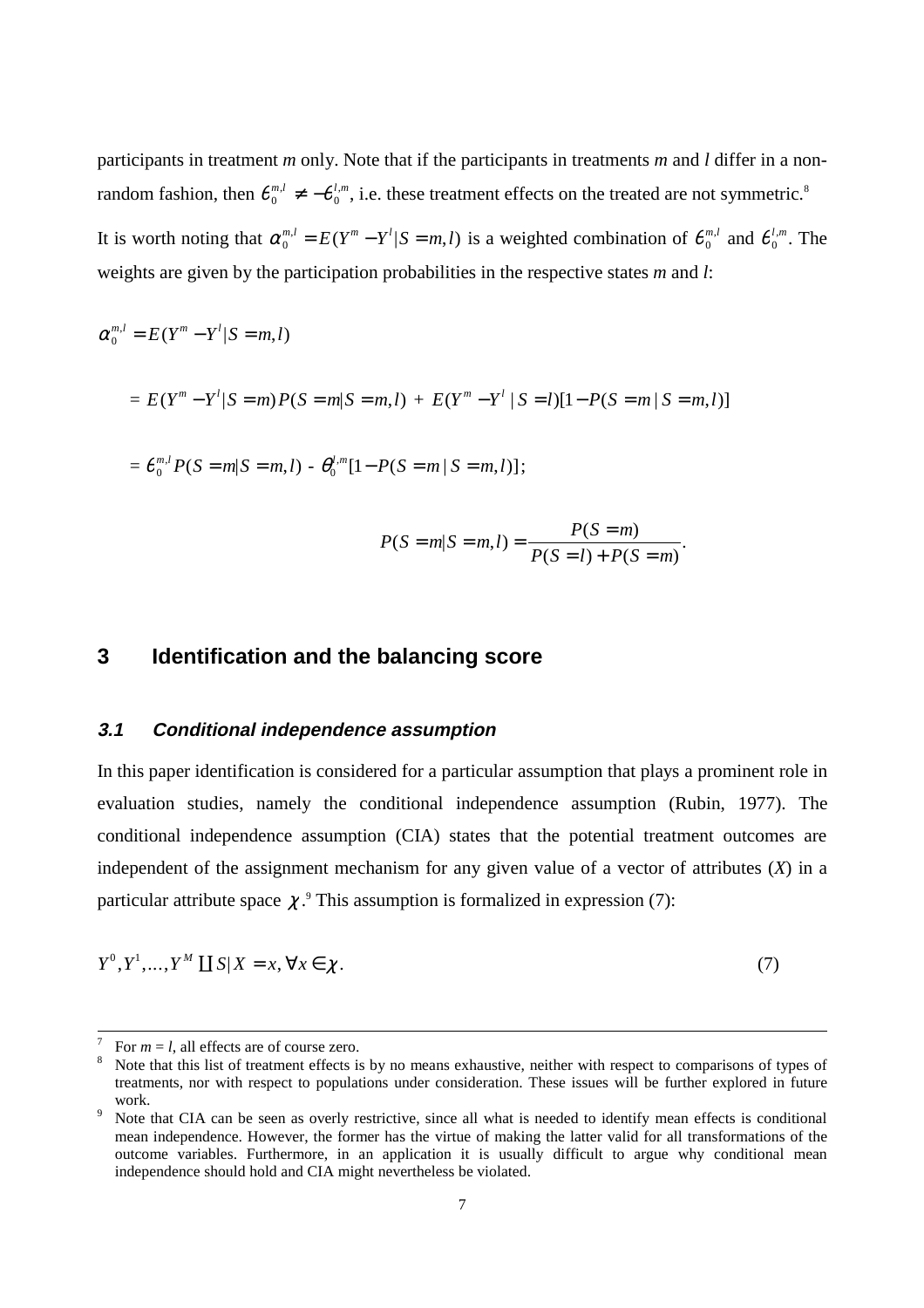In this case a generalisation of the balancing score property suggested by Rosenbaum and Rubin (1983) holds as well:

 $Y^0, Y^1, \ldots, Y^M \coprod S | X = x$   $\longrightarrow$   $Y^0, Y^1, \ldots, Y^M \coprod S | b(X) = b(x), \forall x \in \chi$ ,

 *if*  $E[P(S = m | X = x) | b(X) = b(x)] = P[S = m | X = x] = P^{m}(x), \quad 0 < P^{m}(x) < 1, \forall m = 0, \ldots, M$ . (8)

The proof of this property is given in Appendix A. Functions that can be used as balancing scores are for example the vector of attributes *X*, or the *M-*dimensional vector of propensity scores  $P(x) = [P^1(x),..., P^m(x),..., P^M(x)]$ .<sup>10</sup> Note that the dimension is reduced only to the order of *M*. This means that from the point of view of dimension reduction, using the propensity scores directly, instead of *X*, as conditioning variables, is only useful when the dimension of *X* is larger than *M*.

It is shown in the next section that versions of (7) exist that are technically less restrictive but nevertheless sufficient to identify the various treatment effects. Their main advantage will be to reduce the dimension of the estimation problem still further.

#### **3.2 Identification and balancing scores**

This section discusses the identification of  $\theta_0^{m,l}$  and  $\gamma_0^{m,l}$  from an infinitely large random sample. In such a sample all participation probabilities are identified. Therefore, and since it is shown in section 2 that  $\alpha_0^{m,l} = \theta_0^{m,l} P(S = m|S = m, l) - \theta_0^{l,m} P(S = l|S = m, l)$ , there is no need to address the identification of  $\alpha_0^{m,l}$  explicitly.  $\alpha_0^{m,l}$  is identified whenever  $\theta_0^{m,l}$  and  $\theta_0^{l,m}$  are identified.

## **3.2.1** The effect for the population  $(\gamma_0^{m,l})$

 $\overline{a}$ 

To discuss identification it is useful to rewrite equation (4) in the following way:

<sup>&</sup>lt;sup>10</sup> Note that there are only *M* linearly independent probabilities, because of adding-up.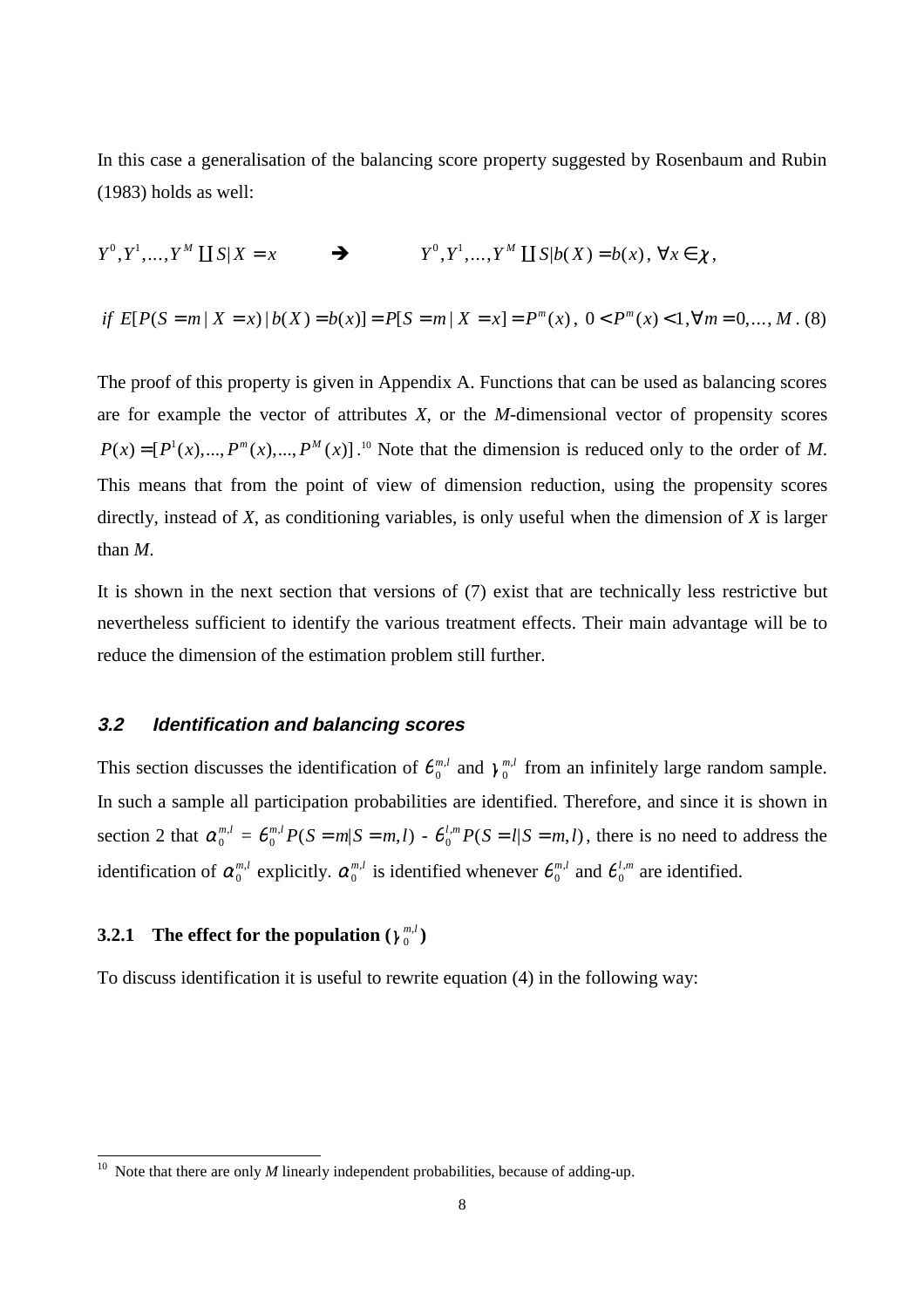$$
\gamma_0^{m,l} = EY^m - EY^l
$$
  
=  $E(Y^m | S = m)P(S = m) + E(Y^m | S \neq m)P(S \neq m)$   
 $- E(Y^l | S = l)P(S = l) + E(Y^l | S \neq l)P(S \neq l)$   
=  $E(Y^m | S = m)P(S = m) + E[E(Y^m | X, S = m) | S \neq m]P(S \neq m)$   
 $- E(Y^l | S = l)P(S = l) + E[E(Y^l | X, S = l) | S \neq l]P(S \neq l).$ 

Hence (7) identifies  $\gamma_0^{m,l}$  as long as  $P^m(x) P^l(x) > 0$ , since it implies  $E(Y^j | X = x, S = j) =$  $E(Y^{j} | X = x, S \neq j), j = m, l$ .

Defining a new random variable  $\tilde{S}^j = \underline{1}(S = j)$ , the following two conditions that follow from (7) are sufficient to identify  $\gamma_0^{m,l}$ :

$$
Y^{j} \coprod \tilde{S}^{j} | X = x, \ \tilde{S}^{j} = \underline{1}(S = j), \quad \forall x \in \chi, \forall j = m, l \,.
$$

Based on these conditions a balancing score property can be deduced:

$$
Y^{j} \coprod \tilde{S}^{j} | X = x, \forall x \in \chi \qquad \Rightarrow \qquad Y^{j} \coprod \tilde{S}^{j} | b^{j}(X) = b^{j}(x), \forall x \in \chi,
$$
  
if  $E[P^{j}(x)|b^{j}(X) = b^{j}(x)] = P^{j}(x), 0 < P^{j}(x) < 1, j = m, l.$  (10)

Expression (10) corresponds to the binary case considered by Rosenbaum and Rubin (1983) and 
$$
\frac{1}{2}
$$

given in expression (RR). The fact that it is applied twice - for *m* as well as for *l* - is not essential. Hence no further proof is necessary.

Expression (10) leads to  $E(Y^j | b^j(x), S = j) = E[Y^j | b^j(x), S \neq j]$ ,  $j = m, l$ . As for the binary case the balancing scores of minimum dimension are the marginal choice probabilities, hence ,  $\gamma_0^{m,l}$  could be rewritten as follows: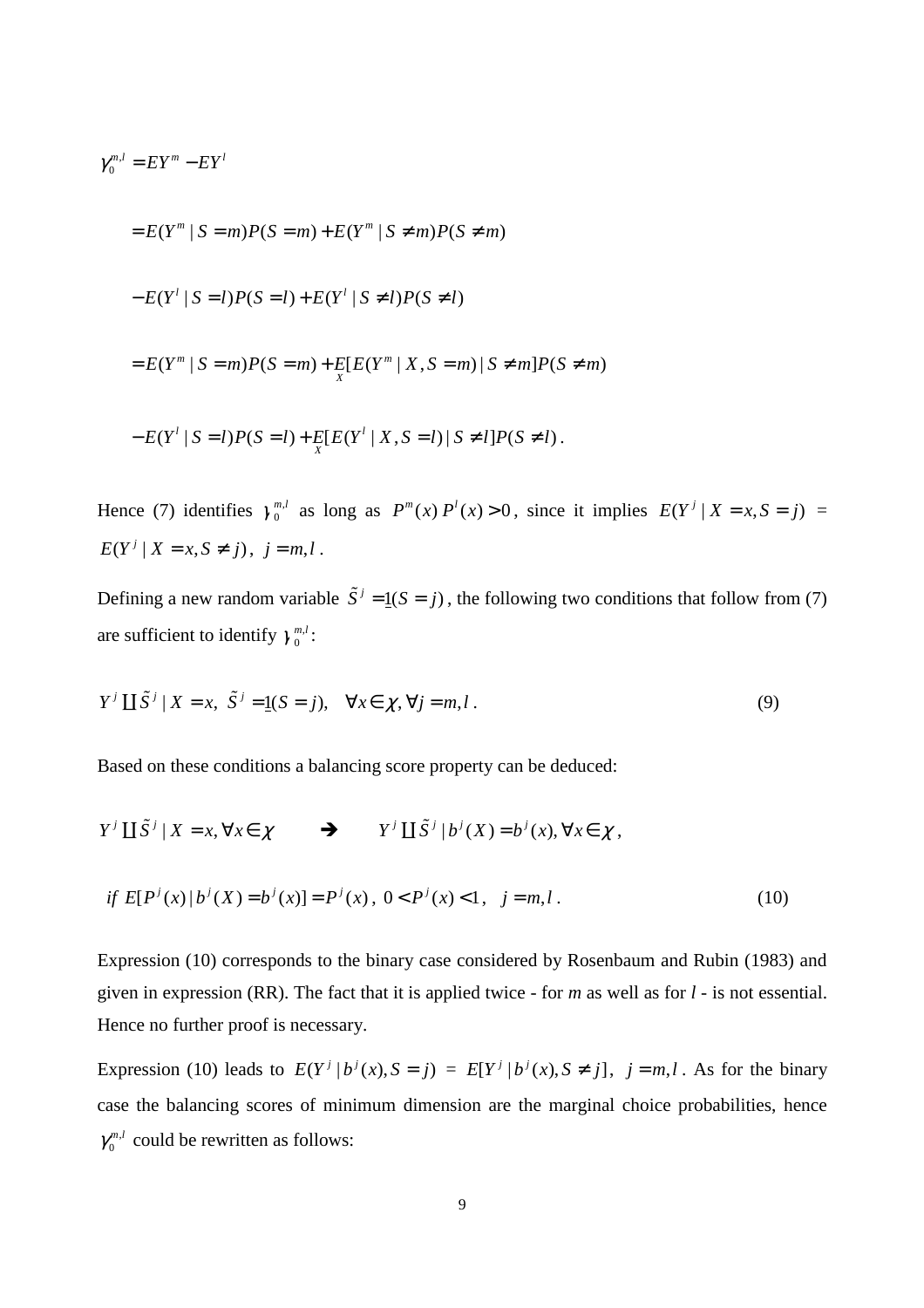$$
\gamma_0^{m,l} = E(Y^m \mid S = m)P(S = m) + \sum_{P^m(X)} [E(Y^m \mid P^m(X), S = m) \mid S \neq m]P(S \neq m)
$$

$$
-E(Y^l \mid S = l)P(S = l) + \sum_{P^l(X)} [E(Y^l \mid P^l(X), S = l) \mid S \neq l]P(S \neq l).
$$

Thus the dimension of the estimation problem is reduced to one.

## **3.2.2** The effect for participants in  $m(\theta_0^{m,l})$

As before it is useful to rewrite equation (6) to discuss identification:

$$
\theta_0^{m,l} = E(Y^m \mid S = m) - E(Y^l \mid S = m)
$$
  
=  $E(Y^m \mid S = m) - E[E(Y^l \mid X, S = l) \mid S = m]$ 

Hence, (7) identifies  $\theta_0^{m,l}$  as long as  $P^m(x) P^l(x) > 0$ , since it implies  $E(Y^l | X = x, S = l)$  $E(Y^l | X = x, S = m)$ .<sup>11</sup>

To derive a balancing score of dimension one again note that (7) implies the independence of  $Y<sup>l</sup>$ and *S* within any restricted choice set defined by values of *S*. Therefore, the following condition holds:

$$
Y^l \coprod S \mid [X = x, S = l, m], \quad \forall x \in \chi.
$$
\n
$$
(11)
$$

*'S=l,m'* is a short hand notation for the event *'S = l or S = m'*. (11) is sufficient to identify  $\theta_0^{m,l}$ , because it implies  $E(Y^l | X = x, S = l) = E(Y^l | X = x, S = m)$ . (11) also implies the following balancing score property:

 $Y' \coprod S | [ X = x, S = l, m ], \ \forall x \in \mathcal{X} \quad \Rightarrow \quad Y' \coprod S | [ b^{l,m} (X = x), S = l, m ], \ \forall x \in \mathcal{X}$ ,

 $\overline{a}$ 

<sup>&</sup>lt;sup>11</sup>  $P^m(x) P^l(x) > 0$  implies  $1 > P(S = m | x, S = m, l) = P^m(x) / [P^m(x) + P^l(x)] > 0$ .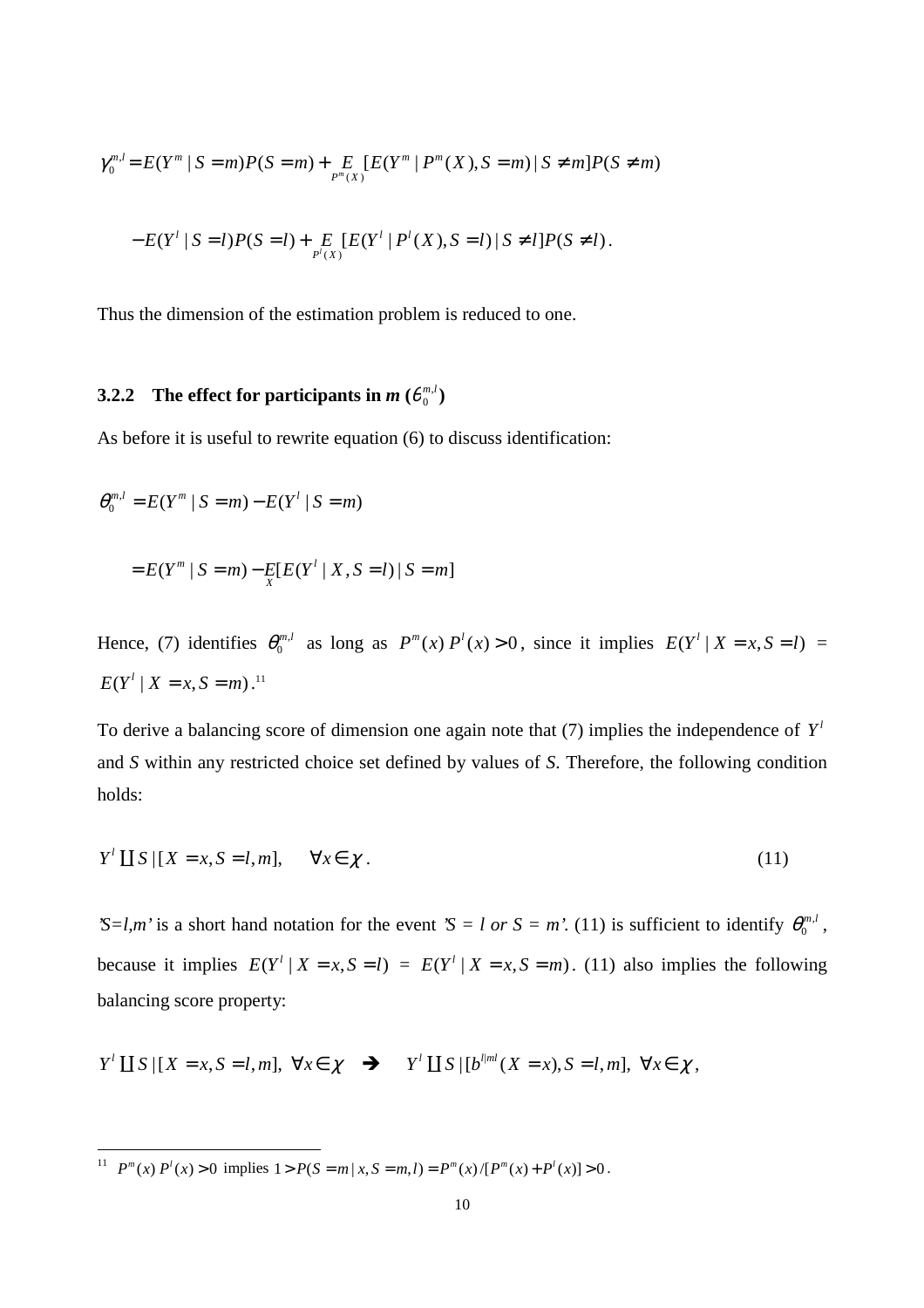if 
$$
E[P(S = l | X = x, S = l, m) | b^{l | ml}(X) = b^{l | ml}(x)] = P(S = l | X = x, S = l, m) = P^{l | ml}(x)
$$
,

$$
0 < P^{l|ml}(x) < 1. \tag{12}
$$

Again, since the only population of interest is the one with  $S = m$  or  $S = l$ , the proof of this balancing score property is the same as in the binary case considered by Rosenbaum and Rubin (1983). Hence no proof is given here.

Expression (12) leads to  $E(Y^l | b^{l|ml}(x), S = l) = E[Y^l | b^{l|ml}(x), S = m]$ . Contrary to the case considered in the previous section, the balancing score of minimum dimension is the conditional choice probability  $P^{l|ml}(x)$ , so that  $\theta_0^{m,l}$  could be expressed as follows:

$$
\theta_0^{m,l} = E(Y^m \mid S = m) + \sum_{P^{\text{full}}(X)} [E(Y^l \mid P^{\text{full}}(X), S = l) \mid S = m].
$$

Again, the dimension of the estimation problem is reduced to one. In the cases when the conditional choice probabilities are more difficult to obtain than the marginal ones, it may be attractive to condition on  $P^l(X)$  and  $P^m(X)$  instead of  $P^{l|ml}(X)$ . This also identifies  $\theta_0^{m,l}$ because  $P^l(X)$  together with  $P^m(X)$  is finer than  $P^{l,ml}(X)$ .<sup>12</sup>

#### **4 Potential estimators**

 $\overline{a}$ 

To obtain consistent estimates of the treatment effects discussed above consistent estimates of their components are needed. The following suggestion is in line with the conventional matching estimators used in the case of two treatments only (see for example Rosenbaum and Rubin, 1985).

 $\left\{ \begin{aligned} &E[P^{\ell|ml}(X)\,|\,P^l(X),P^m(X)] = E[\frac{P^l(X)}{P^l(X)+P^m(X)}\,|\,P^l(X),P^m(X)] \right\} \end{aligned}$  $E[\frac{P^l(X)}{P^l(X) + P^m(X)}| \cdot P^l(X), P^m(X)] \equiv P^{l | ml}(X) \, .$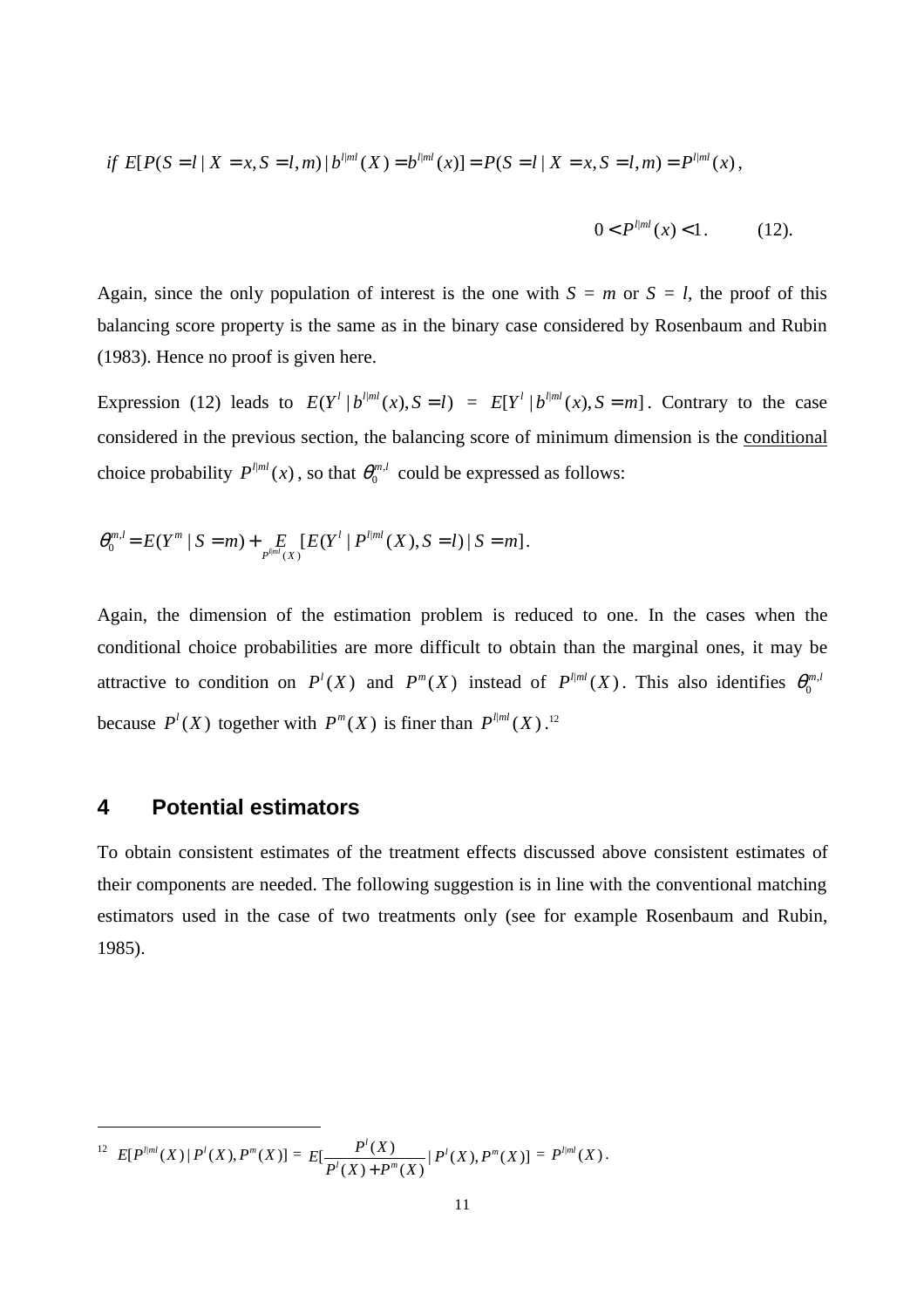#### **a)** Estimation of  $P(S = j)$

The first set of components are the conditional and unconditional probabilities of the type  $P(S = j)$  and  $P(S = j | S = k \text{ or } S = j) = \frac{P(S = j)}{P(S = j) + P(S = k)}$  (  $j \neq k$  ). Consistent estimates can

be obtained by using the respective cell frequencies.

#### **b**) **Estimation of**  $E(Y^j | S = j)$

 $E(Y^j | S = j)$  can be estimated by the mean of the outcomes of units observed in category *j*.

**c)** Estimation of  $E\{E[(Y^j | b^j(X), S = j] | S \neq j\}$  and  $E\{E[(Y^j | b^{j|k_j}(X), S = j] | S = k\}$  ( $k \neq j$ )

In this case the following matching estimator is feasible:

In the **first step** estimate a probability model to obtain consistent estimates of the choice probabilities  $\hat{P}_N^j(x)$  and  $\hat{P}_N^{j|k_j}(x)$  (or  $\hat{P}_N^k(x)$  and  $\hat{P}_N^j(x)$ ) that form the respective balancing scores. For the choice of that model a priori knowledge is important. For example, if the choices are ordered, like in a dose-response set-up, an ordered choice model would be appropriate.13 In other cases a multinomial logit or a more flexible model like a multinomial probit or a semiparametric model may be the appropriate choice.

In the **second step**  $E\{E[(Y^j | \hat{P}_N^j(X), S = j] | S \neq j\}, E\{E[(Y^j | \hat{P}_N^{j|kj}(X), S = j] | S = k\}$  or  $E\{E[(Y^j | \hat{P}_N^j(X), \hat{P}_N^k(X), S = j] | S = k\}$  needs to be estimated when using the probabilities as balancing scores. There are several options to proceed. First, one could get a parametric, semiparametric or a non-parametric regression estimate of the expectation conditional on the respective one or two dimensional balancing scores. The outer expectation could then be estimated by averaging that function with respect to the empirical distribution function of *X* in the respective subpopulation.

An alternative is to estimate both expectations in one step by using a matching estimator. The idea of the simplest version of such an estimator is to find for every participant in *k* or *(not j)* one participant in *j* that has (almost) the same balancing score. Taking the mean of the outcome variable for these matched comparison observations gives the desired estimate. Note that standard

 $\overline{a}$ 

 $13$  See Imbens (1999).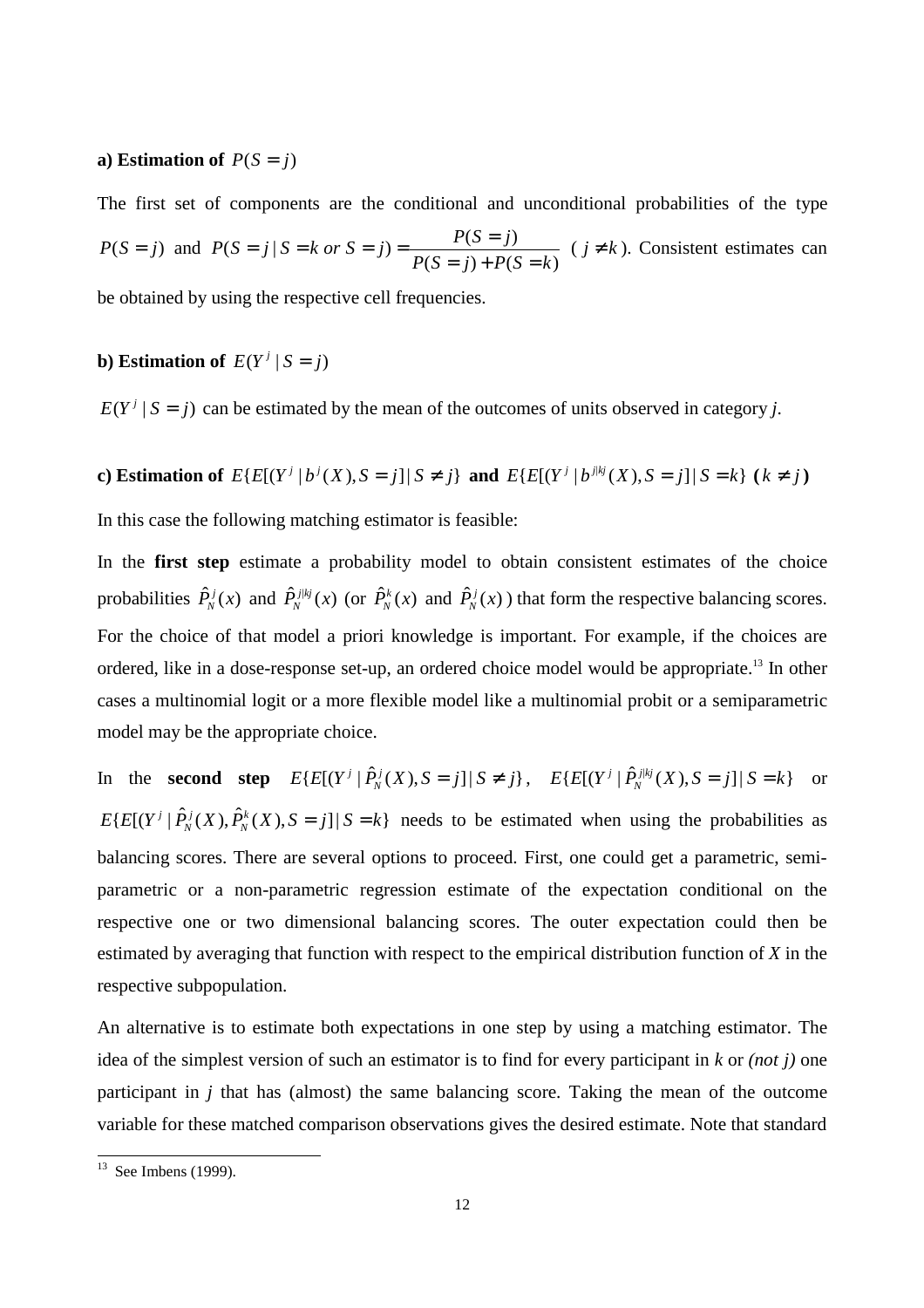matching procedures typically use each control observation (here  $S = j$ ) only once, because the number of comparison observations is typically much larger than the treated observations (necessary to get 'good' matches). However, for the case of many treatments each group will act as a treated group as well as a comparison group. Therefore, requiring the number of comparison observations to be larger than the number of treated observations does not make much sense. Thus, one needs to rely on matching algorithms that use single observations more than once. Appendix B gives an estimator and its variance using such an approach. This estimator is also used in an empirical study by Lechner (1999b). Two practical concerns could arise with this kind of matching estimator. First, it may be that the respective distributions of the scores do not overlap. This can be checked by comparing the distributions of the respective balancing scores in the respective subsamples. Second, due to the multiple use of single observations, it could be that a few observations are 'over-used' in the sense of unnecessary inflating the variance of the estimator. This can easily be checked. If this phenomenon appears, a more sophisticated version of matching is called for.

### **5 Conclusion**

The Rubin causal model has been the working horse in the evaluation literature. However, a model that allows for more than two treatment possibilities is necessary to evaluate the different types of active labour market policies in European countries, for example. The paper extends the classical Rubin model to the case of many treatments and discusses various measures of the causal effects. It also discusses the identification of these effects under the conditional independence assumption. It is shown that the so-called balancing score properties of the model with two treatments can be extended to that model as well. Finally, the paper shows that feasible non-parametric estimators such as matching can be devised by exploiting the dimension reducing effect of using that balancing score property.

## **Appendix A: Proof of the balancing score property**

In the following it will be shown that the claim made in (8) of the main part of the paper is correct: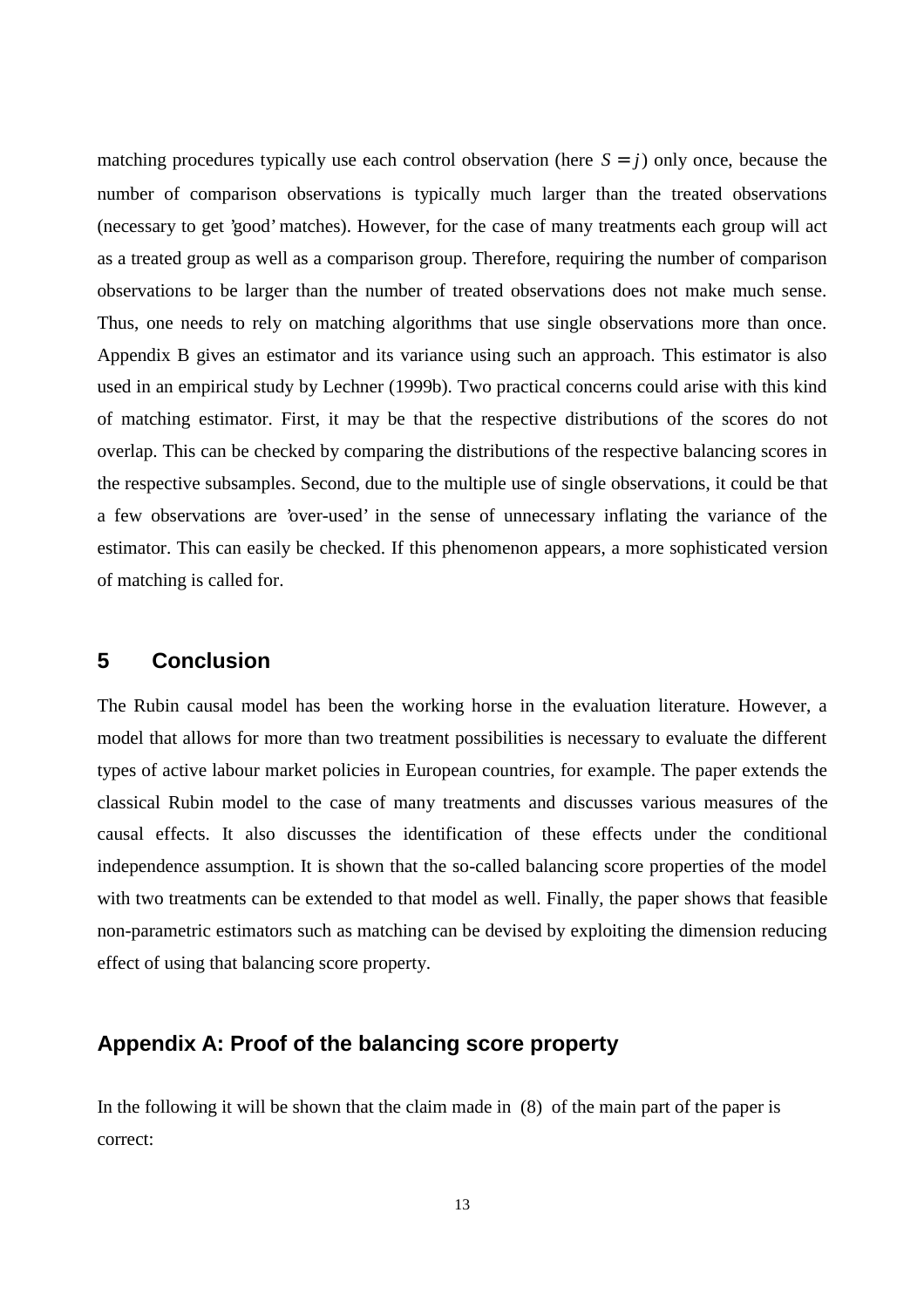$$
Y^{0}, Y^{1},..., Y^{M} \coprod S | X = x \text{ (CIA)} \qquad \longrightarrow \qquad Y^{0}, Y^{1},..., Y^{M} \coprod S | b(X) = b(x), \forall x \in \chi,
$$
  
if  $E[P(S = m | X = x) | b(X) = b(x)] = P[S = m | X = x] = P^{m}(x), \quad 0 < P^{m}(x) < 1, \forall m = 0,..., M. (8)$ 

#### *Proof:*

Let  $F(\cdot)$  denote the joint distribution function of *S* and the potential outcomes, then the following equation holds generally:

$$
F(Y^0, Y^1, \ldots, Y^M, S | X) = F(S | Y^0, Y^1, \ldots, Y^M, X) F(Y^0, Y^1, \ldots, Y^M | X).
$$

CIA can be expressed in terms of the distribution of *S* conditional on the potential outcomes:

$$
F(S|Y^0, Y^1, ..., Y^M, X) \stackrel{CIA}{=} F(S|X) .
$$
\n(A.1)

If the balancing score property given in (8) holds, then it is also true that:

$$
F(S|Y^0, Y^1, \dots, Y^M, b(X)) = F(S|b(X)) = F(S|X).
$$
\n(A.2)

Since *S* is discrete random variable with  $M+1$  possible values,  $F(S|X)$  is a discrete function with *M*+1 values for every given value of *X*. Hence, (A.2) can be reformulated in terms of probabilities:

$$
P[S=m|Y^0, Y^1, \dots, Y^M, b(X)] = P[S=m|b(X)] = P(S=m|X), \qquad \forall m = 0, \dots, M. \tag{A.3}
$$

(A.3) will be proofed as follows:

$$
P[S=m|Y^0, Y^1, \dots, Y^M, b(X)] = E\{P[S=m|Y^0, Y^1, \dots, Y^M, X]|Y^0, Y^1, \dots, Y^M, b(X)\}
$$

$$
= E\{P[S=m|X]|Y^0, Y^1, ..., Y^M, b(X)\}
$$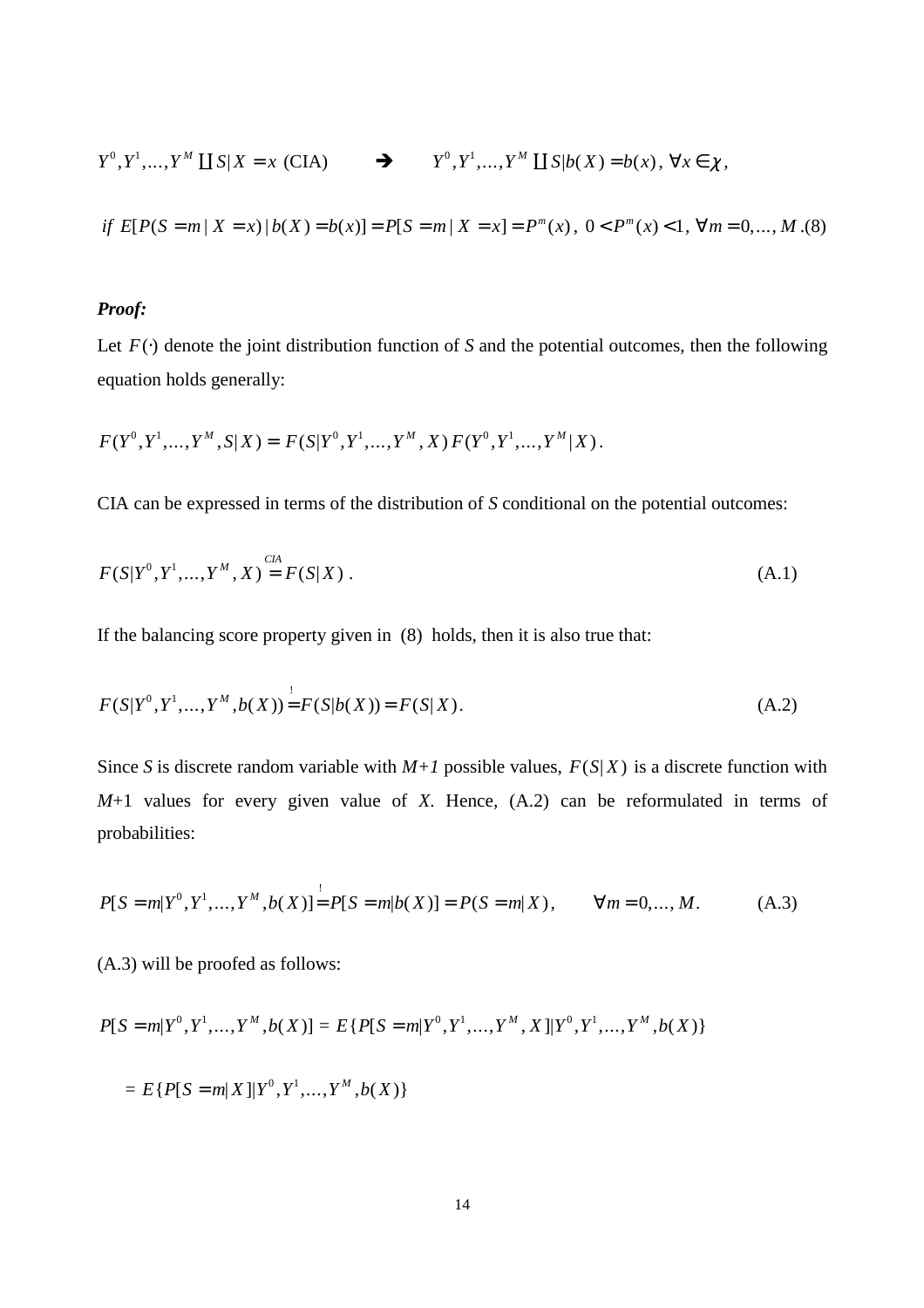If the balancing score  $b(X)$  is at least as fine as the propensity score  $P[S = m|X]$ , i.e.  $E[P(S=m|X=x)|b(X)] = P[S=m|X=x]$ , then  $E[P(S=m|X=x)|b(X)]$  does not depend on the potential outcomes, hence:

$$
E\{P[S=m|X]|Y^0, Y^1, ..., Y^M, b(X)\} = E\{P[S=m|X]|b(X)\}
$$

 $= P[S = m | b(X)] = P(S = m | X),$   $\forall m = 0,..., M.$ 

Therefore,  $b(X) = [P^1(X),..., P^M(X)]$  is a valid balancing score. q.e.d.

## **Appendix B: Matching estimators and their variances**

Table B.1 gives a condensed description of a matching protocol that could be used in practise.<sup>14</sup>

 $\overline{a}$ 

 $14$  For an application see Lechner (1999b).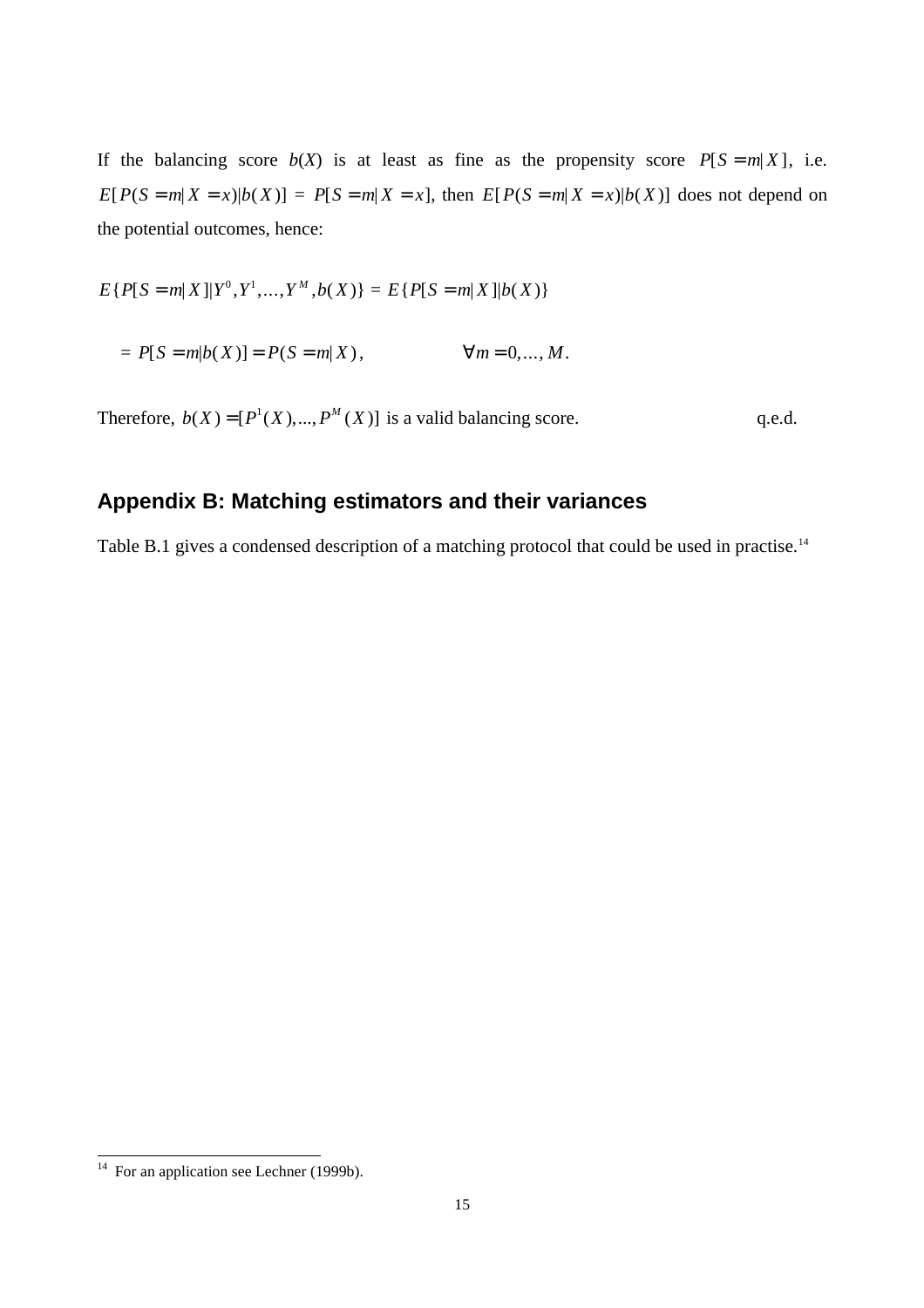*Table B.1:* A matching protocol for the estimation of  $\theta_0^{ml}$ 

| Step 1 | Specifiy and estimate a multinomial choice model to obtain $[\hat{P}_N^0(X), \hat{P}_N^1(X), , \hat{P}_N^M(X)]$ .                                                                                                                                                       |
|--------|-------------------------------------------------------------------------------------------------------------------------------------------------------------------------------------------------------------------------------------------------------------------------|
| Step 2 | Estimate the expectations of the outcome variables conditional on the respective balancing scores.<br>For a given value of $m$ and <i>I</i> the following steps are performed:                                                                                          |
|        | Compute $\hat{P}_N^{l ml}(X) = \frac{\hat{P}_N^l(X)}{\hat{P}_N^l(X) + \hat{P}_N^m(X)}$ or use $[\hat{P}_N^m, \hat{P}_N^l(X)]$ directly. Alternatively step 1 may be<br>a)                                                                                               |
|        | omitted and the conditional probabilities may be directly modelled (as in the binary case).<br>Choose one observation in the subsample defined by participation in $m$ and delete it from that<br>b)<br>pool.                                                           |
|        | Find an observation in the subsample of participants in <i>I</i> that is as close as possible to the one<br>C)<br>chosen in step a) in terms of $\hat{P}_N^{lml}(X)$ or $[\hat{P}_N^m,\hat{P}_N^l(X)]$ . In the case of using $[\hat{P}_N^m,\hat{P}_N^l(X)]$            |
|        | 'closeness' can be based on the Mahalanobis distance. Do not remove that observation, so that it<br>can be used again.                                                                                                                                                  |
|        | Repeat a) and b) until no participant in $m$ is left.<br>d)<br>Using the matched comparison group formed in c), compute the respective conditional<br>e)<br>expectation by the sample mean. Note that the same observations may appear more than once in<br>that group. |
| Step 3 | Repeat step 2 for all combinations of m and l.                                                                                                                                                                                                                          |
| Step 4 | Compute the estimate of the treatment effects using the results of step 3 and compute their covariance<br>matrix (see below).                                                                                                                                           |
|        |                                                                                                                                                                                                                                                                         |

Note: If the aim is to estimate only  $\gamma_0^{m,l}$  or  $\gamma_0^n$ , then the algorithm simplifies in an obvious way.

Suppose that the matching protocol used gives us an estimator for  $E(Y^l | S = m)$  of the following type:

$$
\hat{E}_N(Y^l|S=m)=\sum_{i\in I}w_i^m y_i^l.
$$

*N*

The weight functions fulfil  $\sum_{i \in I} w_i^m = N$ *i l*  $\sum_{i \in l} w_i^m = N^m$ ,  $\forall l = 1,..., M$ . *N*<sup>*m*</sup> denotes the number of observations in treatment *m*.

Using this notation we get the following estimators for the various treatment effects:

$$
\hat{\theta}_{N}^{m,l} = \frac{1}{N^{m}} \sum_{i \in m} y_{i}^{m} - \frac{1}{N^{m}} \sum_{i \in l} w_{i}^{m} y_{i}^{l};
$$
\n
$$
\hat{\gamma}_{N}^{m,l} = \sum_{j=0}^{M} \left[ \left( \frac{1}{N^{j}} \sum_{i \in m} w_{i}^{j} y_{i}^{m} - \frac{1}{N^{j}} \sum_{i \in l} w_{i}^{j} y_{i}^{l} \right) P(S = j) \right]; \qquad \hat{\gamma}_{N}^{m,l} = -\hat{\gamma}_{N}^{l,m};
$$
\n
$$
\hat{\alpha}_{N}^{m,l} = \hat{\theta}_{N}^{m,l} P(S = m | S = m \text{ or } S = l) - \hat{\theta}_{N}^{l,m} P(S = l | S = m \text{ or } S = l); \quad \hat{\alpha}_{N}^{m,l} = -\hat{\alpha}_{N}^{l,m}.
$$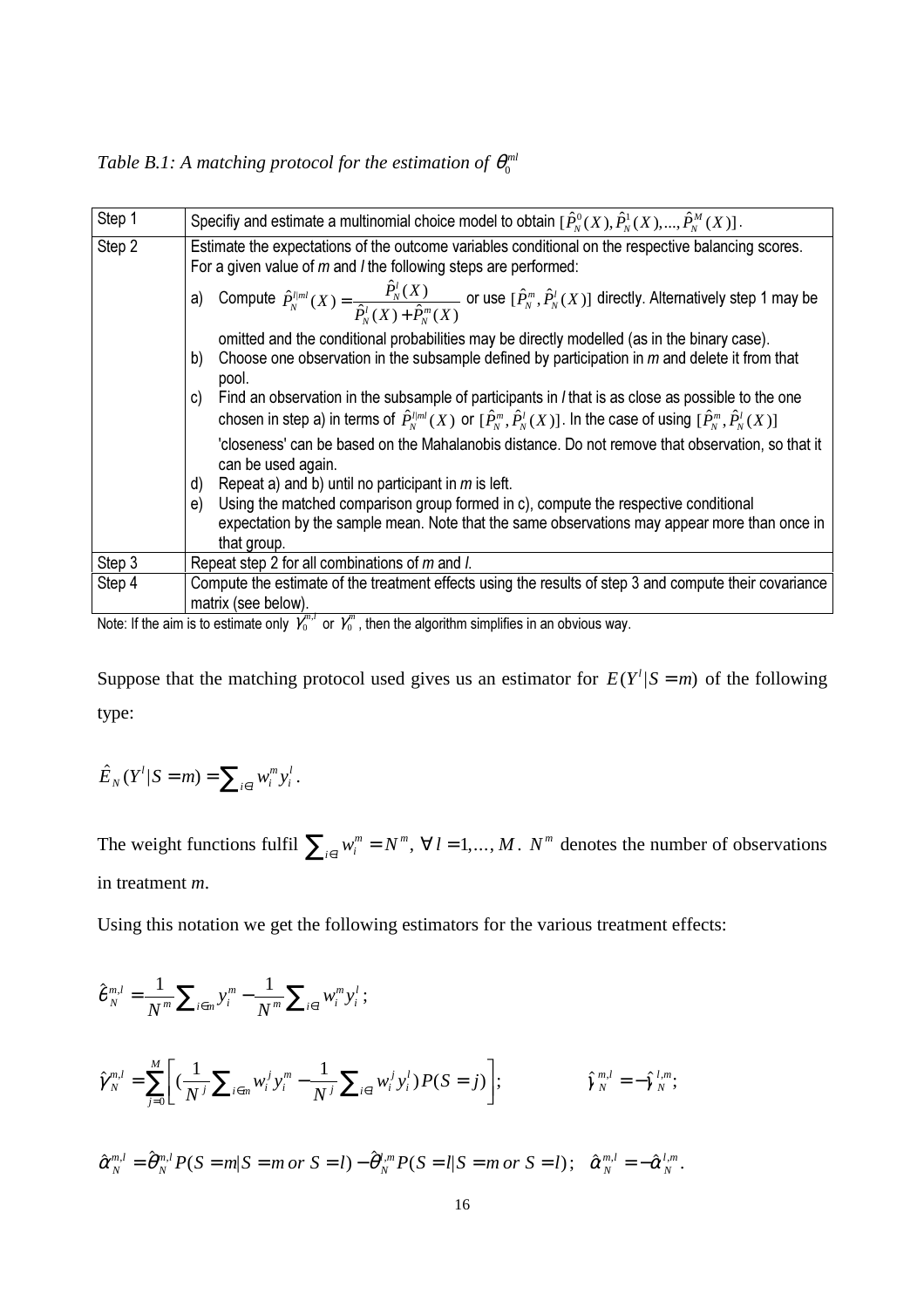To derive the variances of these estimators the weights and the probabilities are assumed to be fixed and the observations are assumed to be independent. The first assumption is obviously an approximation since the weights are estimated in the algorithm given in Table B.1. We also assume that the variances of the observable outcome variables are the same within a particular treatment, as well as that they do not depend on the values of the balancing scores.

$$
Var(\hat{\theta}_{N}^{m,l}) = \frac{1}{N^{m}}Var(Y^{m}|S=m) + \frac{\sum_{i\in I}(w_{i}^{m})^{2}}{(N^{m})^{2}}Var(Y^{l}|S=l).
$$

It is useful to reformulate this estimator in the following way to obtain the variance of  $\hat{\gamma}_{N}^{m,l}$ :

$$
\hat{\gamma}_{N}^{m,l} = \sum_{i \in m} y_{i}^{m} \sum_{j=0}^{M} \left[ \frac{w_{i}^{j}}{N^{j}} P(S=j) \right] - \sum_{i \in l} y_{i}^{l} \sum_{j=0}^{M} \left[ \frac{w_{i}^{j}}{N^{j}} P(S=j) \right];
$$

$$
Var(\hat{\gamma}_{N}^{m,l}) = \sum_{i \in m} \left[ \sum_{j=0}^{M} \frac{w_{i}^{j}}{N^{j}} P(S=j) \right]^{2} Var(Y^{m}|S=m) + \sum_{i \in l} \left[ \sum_{j=0}^{M} \frac{w_{i}^{j}}{N^{j}} P(S=j) \right]^{2} Var(Y^{l}|S=l).
$$

It is again useful to reformulate the estimator  $(P(S = m | S = m \text{ or } S = l)) = P^{m|m,l}$ ,  $P(S = l | S = m \text{ or } S = l) = P^{l|m,l}$  to obtain the variance of  $\hat{\alpha}_N^{m,l}$ :

$$
\hat{\alpha}_{N}^{m,l} = \sum_{i \in m} y_{i}^{m} [\frac{1}{N^{m}} P^{m|m,l} + \frac{w_{i}^{l}}{N^{l}} (1 - P^{m|m,l})] - \sum_{i \in l} y_{i}^{l} [\frac{1}{N^{l}} P^{l|m,l} + \frac{w_{i}^{m}}{N^{m}} (1 - P^{l|m,l})];
$$

$$
Var(\hat{\alpha}_{N}^{m,l}) = \sum_{i \in n} \left[ \frac{1}{N^{m}} P^{m|m,l} + \frac{w_{i}^{l}}{N^{l}} (1 - P^{m|m,l}) \right]^{2} Var(Y^{m}|S = m) +
$$
  
+ 
$$
\sum_{i \in l} \left[ \frac{1}{N^{l}} P^{l|m,l} + \frac{w_{i}^{m}}{N^{m}} (1 - P^{l|m,l}) \right]^{2} Var(Y^{l}|S = l).
$$